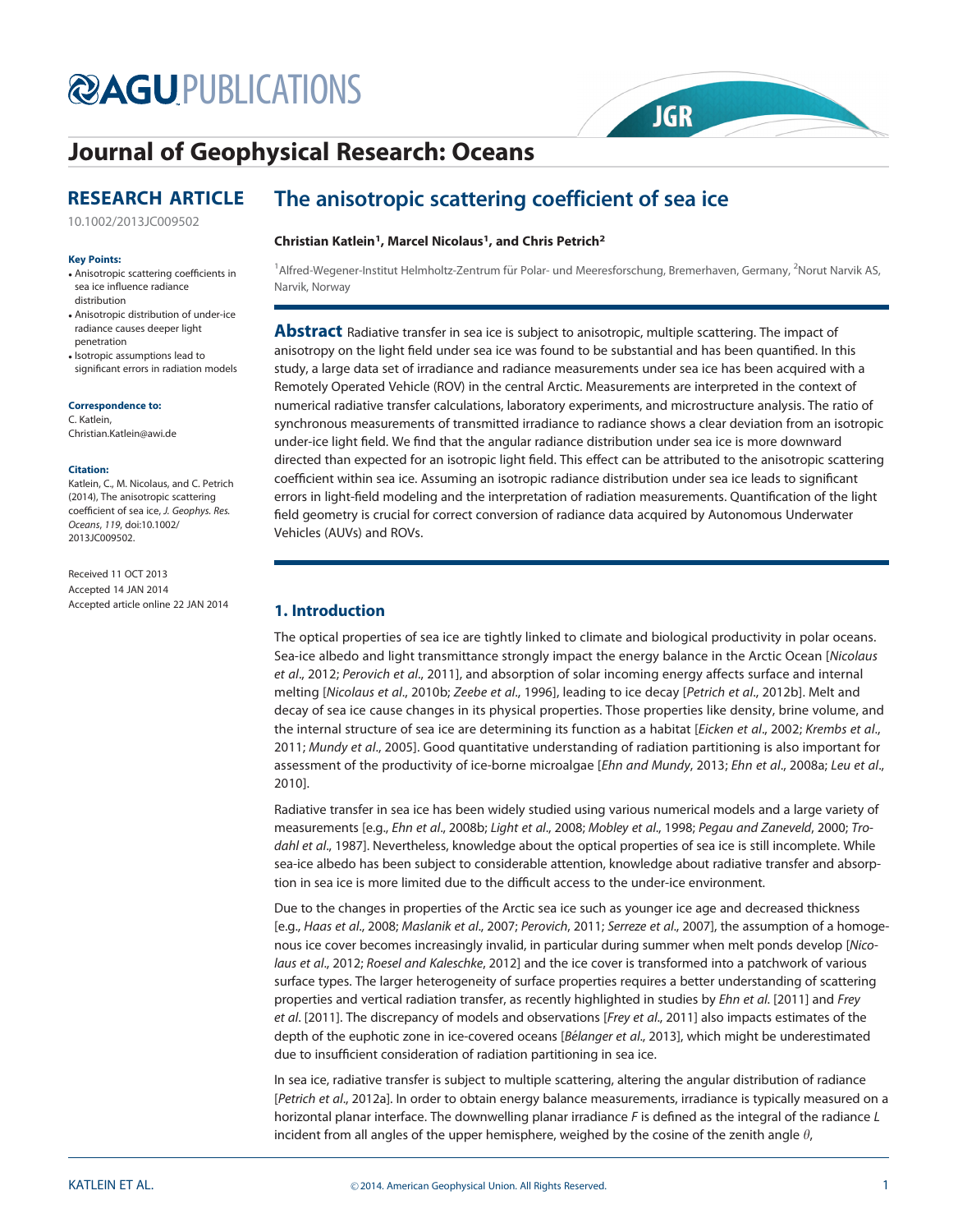$$
F = \int_{\phi=0}^{2\pi} \int_{\theta=0}^{\pi/2} L(\theta, \phi) \cos \theta \sin \theta d\theta d\phi , \qquad (1)
$$

where  $\theta$  and  $\phi$  is the azimuth angle.

Equation (1) describes the energy flux through a horizontal surface. Downwelling scalar irradiance  $F_{2\pi}$  is frequently used in biology, since the photosystems of autotrophic organisms are equally sensitive to photons from all incidence angles. It is defined analogously to equation (1),

$$
F_{2\pi} = \int_{\phi=0}^{2\pi} \int_{\theta=0}^{\pi/2} L(\theta, \phi) \sin \theta d\theta d\phi
$$
 (2)

As the azimuthal dependence of the radiance distribution is negligible under optically thick ice [Maffione et al., 1998; Pegau and Zaneveld, 2000], the radiance distribution in equation (1),  $L(\theta,\phi)$ , can be replaced by the zenith radiance  $L_0$  and the relative angular distribution of radiance  $f(\theta)$  with  $f(0^\circ) = 1$ ,

$$
F = 2\pi \cdot L_0 \int_{\theta=0}^{\pi/2} f(\theta) \cos \theta \sin \theta d\theta.
$$
 (3)

When the radiance distribution under the sea ice is isotropic and thus  $f(\theta) = 1$ , equation (3) evaluates to  $F = \pi \cdot L_0$ . Although it is well known that even for strong scattering and in the asymptotic state of large optical thickness the radiance distribution of transmitted light does not become isotropic [Jaffé, 1960; Maffione et al., 1998; Pegau and Zaneveld, 2000; van de Hulst, 1980], an isotropic light field has been assumed frequently to convert between radiance and irradiance under sea ice [Frey et al., 2011; Grenfell, 1977; Roulet et al., 1974]. To provide a practical measure to convert between radiance and irradiance, we introduce the C value that depends on the angular distribution of radiance,  $f(\theta)$ :

$$
C = \frac{F}{L_0} \tag{4}
$$

C is the ratio of irradiance F to zenith radiance  $L_0$ . Combining equations (3) and (4), the C value can also be obtained from a direct measurement of the radiance distribution  $f(\theta)$  under sea ice,

$$
C = 2\pi \int_{\theta=0}^{\pi/2} f(\theta) \cos \theta \sin \theta d\theta.
$$
 (5)

Equations (1)–(5) describe the geometry of the light field and are valid for both monochromatic light and wavelength integrated broadband fluxes.

While most studies of inherent optical properties of sea ice treated sea ice as optically isotropic [e.g., Ehn et al., 2008b; Light et al., 2003; Maffione et al., 1998; Mobley et al., 1998], Trodahl et al. [1987] introduced the idea of an anisotropic scattering coefficient to explain their measurements. The only measurements of the radiance distribution of transmitted light under sea ice appear to be those of Trodahl et al. [1989]. However, the radiance distribution has been studied within sea ice [Pegau and Zaneveld, 2000] and for a laser beam leaving the upper surface of the sea ice [Schoonmaker et al., 1989]. Trodahl et al. [1987] found that light transfer could be described by assuming a scattering coefficient that is greater horizontally than vertically, which manifests itself in a greater extinction of "laterally propagating light" [Zhao et al., 2010]. The stronger extinction of light traveling horizontally changes the radiance distribution in such a way that the resulting light field is more downward directed [Trodahl et al., 1987] (Figure 1).

As nomenclature of anisotropy in scattering can be ambiguous, we want to clarify the nomenclature used in the following. In most of the literature, "anisotropic scattering" refers to the anisotropy of the scattering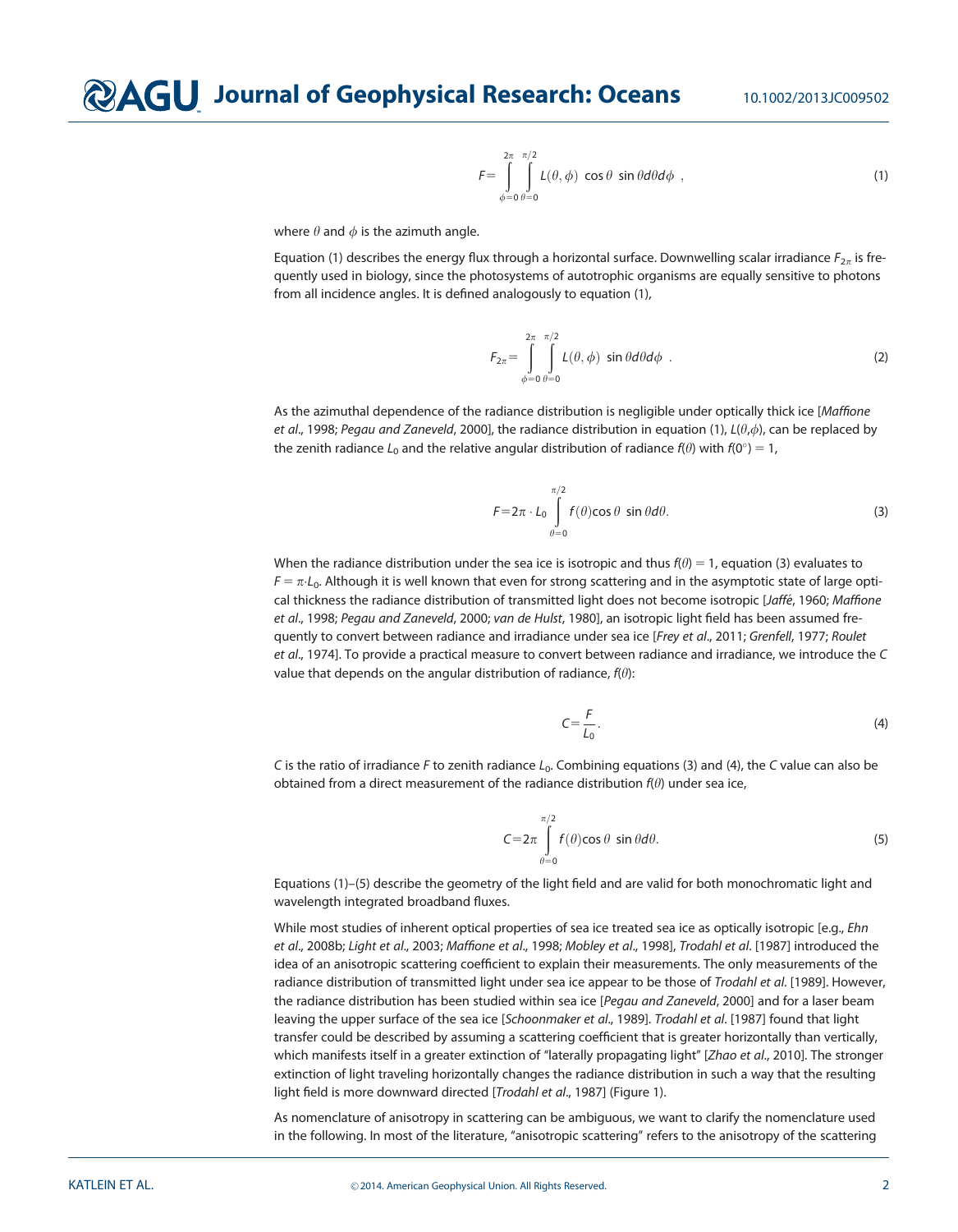

Figure 1. (left) In standard radiative transfer models scatterers (blue circles) are distributed randomly and homogenous throughout the medium. (right) Scatterers in sea ice are predominantly aligned along the lamellar crystal structure causing the anisotropy of the scattering coefficient. Anisotropic light extinction changes the shape of the radiance distribution underneath the sea ice.

phase function. Here we examine the effects of the anisotropic optical properties of the scattering medium on the radiance distribution exiting the sea ice. In this paper, we use the term anisotropy always to indicate that the effective scattering coefficient is dependent on the direction of light travel.

The objective of this paper is to investigate the angular radiance distribution below sea ice and its impact on the under-ice light-field and radiation measurements.

### 2. Methods

### 2.1. ROV Measurements

All measurements were performed during the expedition ARK-XXVII/3 (IceArc 2012) of the German research icebreaker Polarstern to the central Arctic from 2 August to 8 October 2012. We conducted synchronous measurements of spectral downwelling irradiance and radiance under sea ice using RAMSES-ACC (irradiance) and RAMSES-ARC (radiance) spectral radiometers (TriOS GmbH, Rastede, Germany) carried onboard a V8Sii Remotely Operated Vehicle (ROV) (Ocean Modules, Åtvidaberg, Sweden). ROV Observations were conducted within 1–2 m from the ice underside, yielding sensor footprint diameters of around 3.0 and 0.15 m for irradiance and radiance, respectively [Nicolaus et al., 2010a]. Using synchronous measurements of downwelling irradiance at the surface, we obtained a large data set of 14,700 pairs of sea-ice transmittance and transflectance. Transflectance was introduced by Nicolaus and Katlein [2013] as the ratio of transmitted zenith radiance to downwelling irradiance at the surface, while transmittance is defined as the ratio of transmitted downwelling irradiance to downwelling irradiance at the surface. In addition to the setup previously described by Nicolaus and Katlein [2013], the ROV was equipped with an ultra-short-baseline (USBL) positioning system. The ROV attitude was recorded to give precise inclination information for the optical sensors and thus the possibility to measure the angular radiance distribution directly by rolling the ROV to the side underneath homogenous sea ice.

### 2.2. Lab Experiments

To measure the anisotropic nature of light extinction in the laboratory at  $-20^{\circ}$ C, we used a setup similar to the one of Grenfell and Hedrick [1983]. Sea-ice samples were obtained from the bottommost part of a 12 cm-diameter ice core. As the anisotropy of the scattering coefficient is a feature of multiple scattering,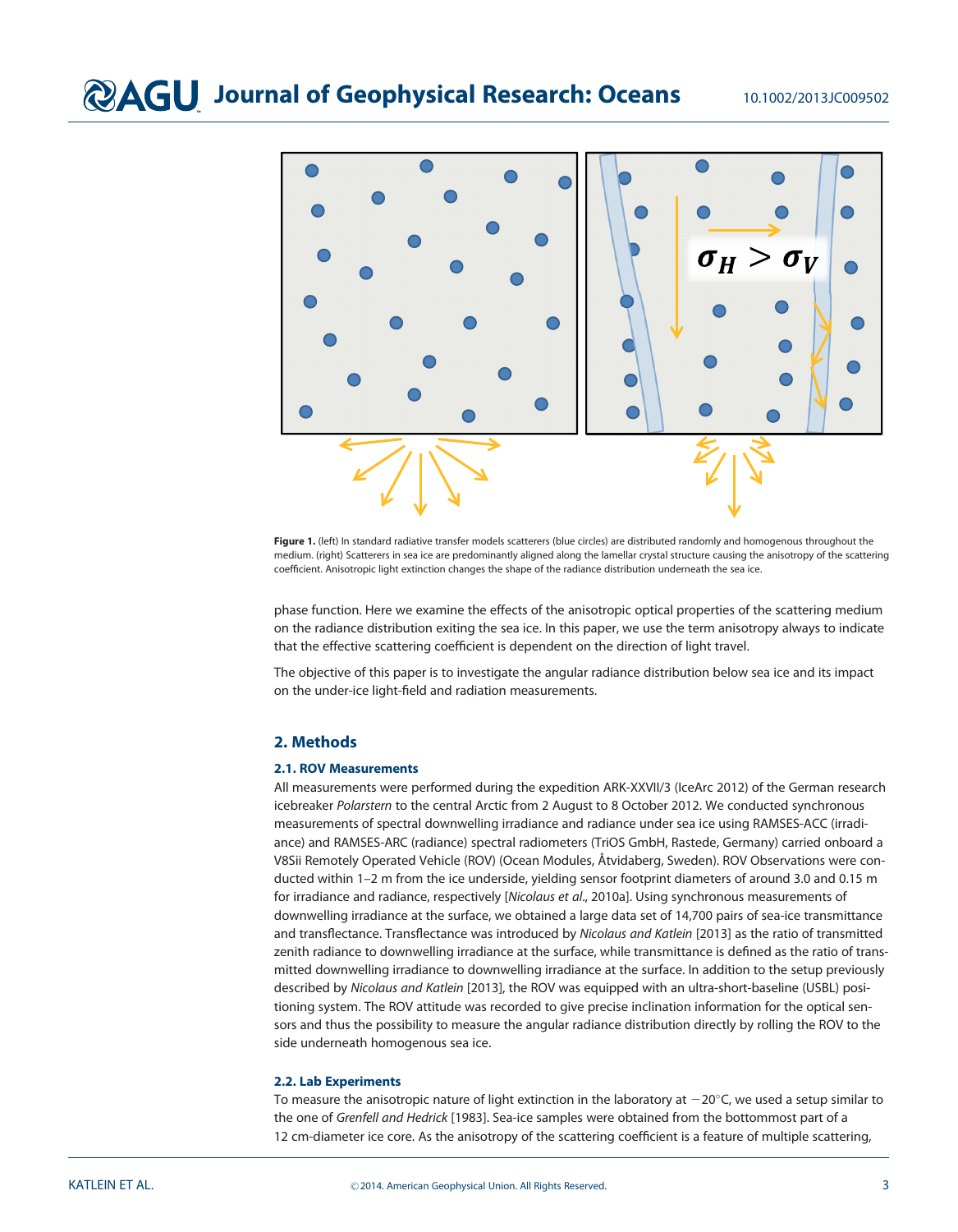**QAGU** Journal of Geophysical Research: Oceans 10.1002/2013JC009502



Figure 2. Sketch of the experimental setup to measure horizontal and vertical light extinction.

the sample size was chosen considerably bigger than in previous studies [Grenfell and Hedrick, 1983; Miller et al., 1997]. Cubic samples with an edge length of  $8 \pm 0.1$  cm were cut from the core using a band saw. All surfaces were brushed clean from ice cuttings, smoothened with sandpaper, and finally polished with bare hands to obtain a clear surface. Exact sample sizes were measured with a caliper and samples were weighed onboard the ship to determine porosity using equations from Cox and Weeks [1983]. Between preparation and measurements, samples were packed in plastic wrapping to avoid further sublimation.

As shown in Figure 2, the samples were placed on a black stage and illuminated through a diffusor plate (ground glass) with a standard 75 W light bulb (OSRAM, München, Germany). The light bulb provided a stable diffuse light source over the measured wavelength range (320–950 nm) and the duration of the experiments. The lamp output was measured to be stable within  $\pm 1$ %. Cardboard masks with a 7  $\times$  7 cm<sup>2</sup> rectangular opening were placed at both sides of the samples to avoid stray light entering the detector and to reduce the influence of imperfect sample edges. The light exiting the sample was registered by a RAMSES-ARC sensor measuring spectral radiance with a field of view of approximately  $7^\circ$ . The sensor was mounted at a distance of either 17.5 cm or 32.7 cm from the sample to register light emerging from a circular area with a diameter of  $\sim$ 2 cm and 4 cm, respectively.

The transmitted normal radiance was measured for all six possible sample orientations. To reduce the influence of sample inhomogeneity, measurements from opposite sample orientations were averaged. As no anisotropy was observed in the horizontal plane, we averaged all four measurements of horizontal extinction. Radiance extinction coefficients  $\kappa_L$  were computed from

$$
\kappa_L = \frac{-\ln \frac{L_{\text{sample}}}{L_{\text{empty}}}}{I},\tag{6}
$$

with radiance measured with and without sample in the sample holder  $L_{\text{sample}}$  and  $L_{\text{empty}}$ , respectively, and sample size, l.

Horizontal and vertical thin sections were prepared from ice cuttings left over from preparation of the cubic samples. They were photographed between crossed polarizers with a digital camera. Ice crystal and pore geometries were subsequently analyzed using the image processing software JMicroVision.

### 2.3. Radiative Transfer Model

As anisotropic inherent optical properties are currently not resolved in most radiative transfer models [e.g., Hamre et al., 2004; Kokhanovsky and Zege, 2004], we used a Monte Carlo ray tracing model to evaluate the effect of the anisotropic scattering coefficient in sea ice. The Monte Carlo model was described in detail by Petrich et al. [2012a]. It is a three-dimensional, single-layer model designed to simulate anisotropic scattering coefficients as defined by Trodahl et al. [1987]. In the model, photons are tracked through a homogenous slab of a scattering medium. Directions of photon travel are changed by scattering events. The frequency of scattering events is determined from the scattering coefficient that in our anisotropic case is dependent on the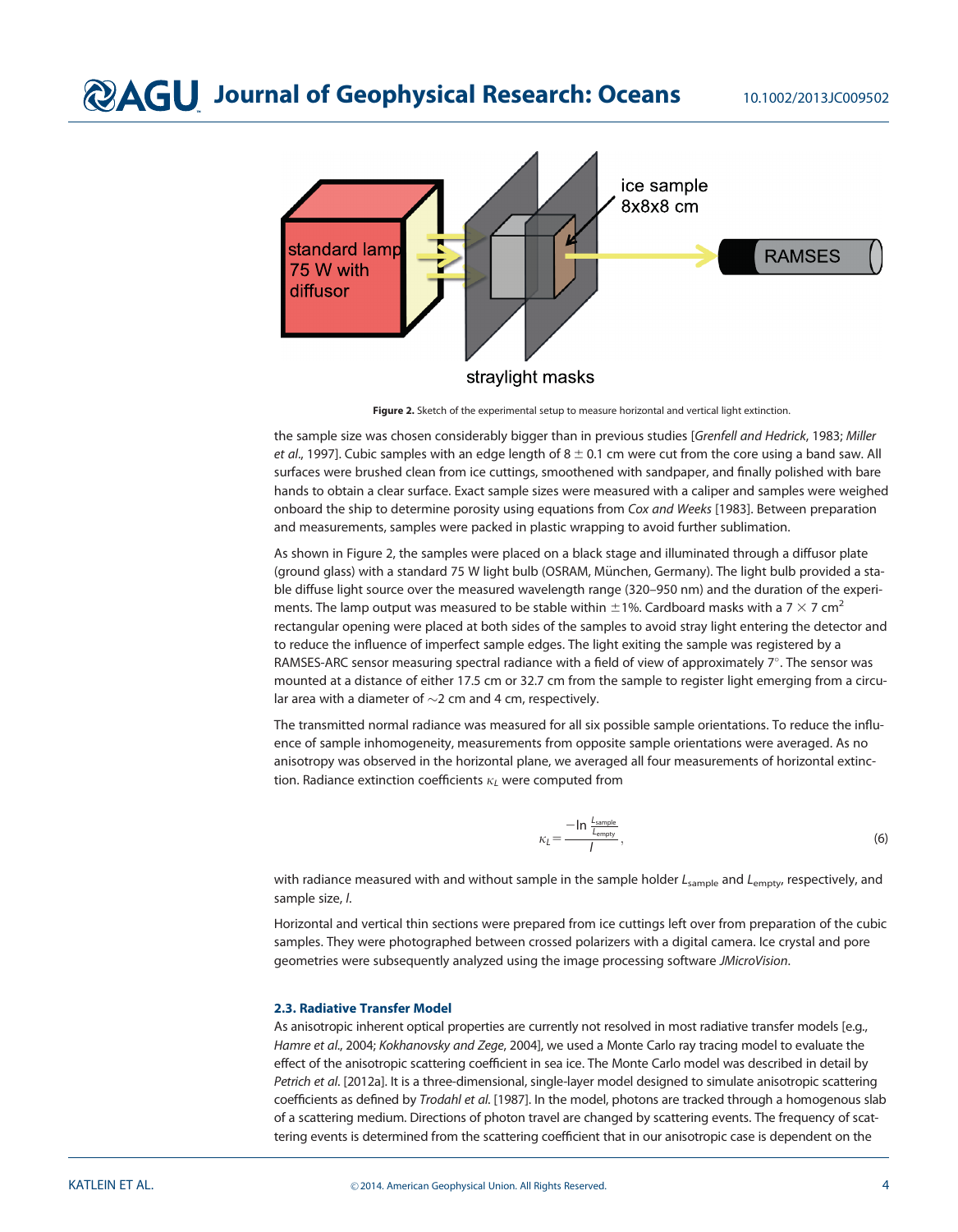photon travel direction. The instantaneous scattering coefficient for a photon traveling at angle  $\theta$  is calculated during the runtime of the model as  $\sigma = \sigma_v + (\sigma_h - \sigma_v) \sin \theta$  [Petrich et al., 2012a; Trodahl et al., 1987]. We used the model to evaluate the effect of the anisotropic scattering coefficient on radiative transfer in a typical slab of sea ice. The ice thickness in the simulations was 1 m. This is a typical thickness of arctic first year ice [Haas et al., 2008] and thick enough to ensure that the asymptotic state of the light field has been reached in unponded sea ice [Pegau and Zaneveld, 2000], resulting in an emerging light-field independent of the lightfield incident on the surface. Common values for the asymmetry parameter of the phase function,  $q = 0.98$ , and the effective (isotropic) scattering coefficient  $\sigma_{\text{eff}} = \sigma(1-q) = 2 \text{ m}^{-1}$  were chosen according to the available literature [Haines et al., 1997; Light et al., 2008; Mobley et al., 1998; Pegau and Zaneveld, 2000; Perovich, 1990; Petrich et al., 2012a]. The anisotropy of the scattering coefficient is described similar to Trodahl et al. [1989] by the relation of vertical and horizontal scattering coefficients  $\sigma_v$  and  $\sigma_{h}$ , respectively, as

$$
\gamma = 1 - \frac{\sigma_v}{\sigma_h} \tag{7}
$$

and was varied between  $\gamma = 0$  and  $\gamma = 0.8$  guided by the values presented by Haines et al. [1997]. The horizontal scattering coefficient,  $\sigma_h$ , is always greater than  $\sigma_v$  for sea ice. Transmittance depends nontrivially on both  $\sigma_b$  and  $\sigma_v$ . To keep the transmittance constant while varying anisotropy values  $\gamma$ , both scattering coefficients need to be adjusted simultaneously. We used an empirical scaling law to estimate the vertical and horizontal scattering coefficients from  $\sigma_{\text{eff}}$  and  $\gamma$  in the absence of absorption,

$$
\sigma_{\nu} = \sigma_{\text{eff}} (1 - \gamma)^{0.78}
$$
  
\n
$$
\sigma_h = \sigma_{\text{eff}} (1 - \gamma)^{-0.22}
$$
 (8)

Using equation (8), the bulk transmittance remained constant to within  $\pm 1\%$  of the transmittance value for the scattering coefficients and anisotropies used in this study. We performed 40 simulations with different anisotropy and scattering coefficients, each with  $10<sup>6</sup>$  photons. As our goal was to explore the effect of anisotropic scattering on the radiance distribution, simulations were performed without absorption.

### 2.4. Geometric Light-Field Model

To assess the influence of an anisotropic radiance distribution and ice covers with spatially varying surface properties such as ponded sea ice on light availability and under-ice radiation measurements, we used a two-dimensional geometric light-field model similar to the one presented by Frey et al. [2011]. Planar and scalar irradiances normalized to incident fluxes were calculated for points at depth z and horizontal position x along a discretized surface. Depth z is the distance to the underside of the ice. While absorption in the water column is taken into account by an exponential decay law, scattering in the water column is neglected. This is an appropriate assumption for clear Arctic waters. Planar downwelling irradiance at each point is then defined as the sum over all contributing discrete angles  $\theta$  covering a solid angle interval of  $\delta\Omega$ ,

$$
F_D(x,z) = \frac{2}{\pi} \sum_{\theta=-90^\circ}^{\infty} L(\theta, \gamma) \cdot \exp(-\kappa_{\text{abs}} \cdot d(\theta, z)) \cdot \cos \theta \cdot \delta \Omega,
$$
 (9)

with distance of the grid point to the respective surface point, d, absorption coefficient of seawater,  $\kappa_{abs}$ and radiance reaching the grid cell from the respective surface point,  $L(\theta)$ . Seawater absorption was set to  $\kappa_{abs}$  = 0.1 m<sup>-1</sup> as an average of observed broadband absorption coefficients obtained from depth profiles measured with the ROV during the campaigns. The angular dependence of the radiance exiting the ice  $L(\theta)$ is derived from the Monte Carlo Simulations and is dependent on the anisotropy of the scattering coefficient  $\gamma$ .  $L(\theta)$  was obtained by scaling the modeled  $f(\theta)$  in such a way, that the planar irradiance directly under a homogenous sea-ice cover is independent of  $\gamma$ .

To evaluate the effect of the anisotropic scattering coefficient of sea ice on the under-ice light field, we simulated one real surface profile from station PS80/224 and various artificial surface geometries with different melt-pond concentrations and melt-pond sizes. Following Nicolaus et al. [2012], the transmittance of ponded and bare ice was set to 0.22 and 0.04, respectively.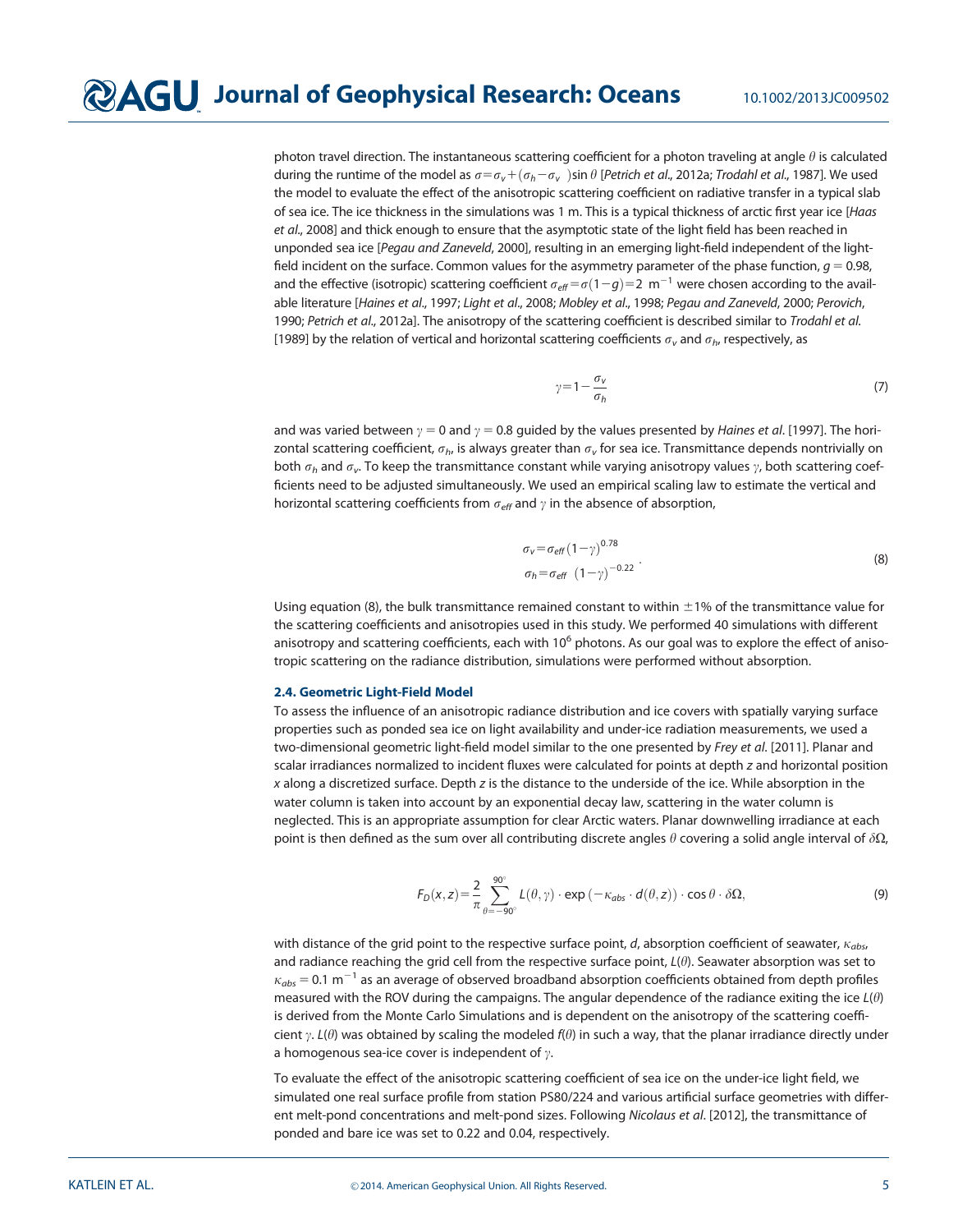

### 3. Results

Measurements of the light field beneath Arctic sea ice resulted in values of C significantly different from  $\pi$ . The plot of measured transmittance versus transflectance (Figure 3) shows that C values ranged from 1.09 to 1.76 with a median of all measurements of  $C = 1.68$  (Table 1). The ratio of transmittance  $T_F$  and transflectance  $T_L$  represents an observationally robust way to determine the C value. No direct dependence of single C value measurements and the distance to the ice or ice thickness was found. C values were only weakly dependent on wavelength for most of transmitted light between 400 and 600 nm where

Figure 3. Transmittance F, versus transflectance  $L_0$ , for all ROV measurements conducted during IceArc 2012 (blue dots). The dashed black and red lines follow  $F = C \cdot L_0$  with  $C = \pi$ and  $C = 1.68$ , respectively. Dotted lines give the range for measured values of  $C$  (upper line:  $C = 1.76$ ; lower line:  $C = 1.09$ ).

scattering dominates over absorption. Thus, C values between 400 and 600 nm are similar to those obtained from wavelength integrated broadband measurements. At wavelengths below 400 nm and larger than 600 nm, where absorption becomes more important [Grenfell and Perovich, 1981], C values decrease. The magnitude of this decrease varies with the strength of absorption. This independence of wavelength between 400 and 600 nm supports the hypothesis that the light field underneath sea ice is strongly influenced by the anisotropy of the scattering coefficient, as scattering in sea ice is known to be approximately independent of wavelength [Grenfell and Hedrick, 1983].

Results from the laboratory experiments are presented in Table 2. A clear difference of light extinction was observed between horizontal and vertical sample orientations. The extinction coefficient in the horizontal direction was up to 37% greater than in the vertical direction. Only sample 5 showed different extinction characteristics, which can be readily explained by the inhomogeneity of a thin strongly scattering layer combined with rather transparent ice.

The anisotropy of the scattering coefficient was also evident from direct measurements of the radiance distribution, obtained by rolling the ROV underneath the sea ice. The measured shape of the radiance distribution could be reproduced by model results assuming an anisotropic scattering coefficient (Figure 4).

While results for  $\gamma = 0$  reproduced results from diffusion theory [Kokhanovsky and Zege, 2004] and the Eddington approximation [van de Hulst, 1980], the radiance distribution becomes increasingly downward

Table 1. Overview of Median C Values, Their Standard Deviation, and Derived  $\gamma$  Values Observed From ROV-Based Synchronous Measurements of Downwelling Irradiance and Radiance<sup>a</sup>

| <b>Station Number</b> | Date        | Č    | <b>STD</b> | $\rightarrow \gamma$ | $Z_{ice}$   | Sea Ice/Clouds                                                 |
|-----------------------|-------------|------|------------|----------------------|-------------|----------------------------------------------------------------|
| PS80/224              | 10 Aug 2012 | 1.73 | 0.72       | 0.38                 | $1.0 - 1.5$ | FYI, partly cloudy, melting                                    |
| PS80/237              | 15 Aug 2012 | 1.76 | 2.16       | 0.37                 | $1.2 - 2.0$ | FYI, overcast, melting                                         |
| PS80/255              | 20 Aug 2012 | 1.70 | 1.90       | 0.40                 | $0.7 - 1.2$ | FYI, overcast                                                  |
| PS80/323              | 4 Sep 2012  | 1.65 | 16.62      | 0.43                 | $1.2 - 1.7$ | FYI, overcast                                                  |
| PS80/335              | 8 Sep 2012  | 1.68 | 6.71       | 0.41                 | $0.9 - 1.7$ | FYI, overcast, roll experiment                                 |
| PS80/349              | 18 Sep 2012 | 1.63 | 3.50       | 0.43                 | $1.2 - 1.8$ | MYI, overcast                                                  |
| PS80/360              | 22 Sep 2012 | 1.09 | 13.32      | 0.71                 | $1.1 - 1.8$ | FYI, overcast, roll experiment,<br>high abundance of ice algae |
| PS80/384              | 29 Sep 2012 | 1.76 | 4.66       | 0.37                 | $1.0 - 1.4$ | FYI, overcast, revisited<br>floe of PS80/224                   |
| Median                | 2012        | 1.68 | 9.02       | 0.41                 |             |                                                                |

<sup>a</sup>Station numbers are official Polarstern station numbers. For all stations the main ice type, as well as information on cloud cover is given.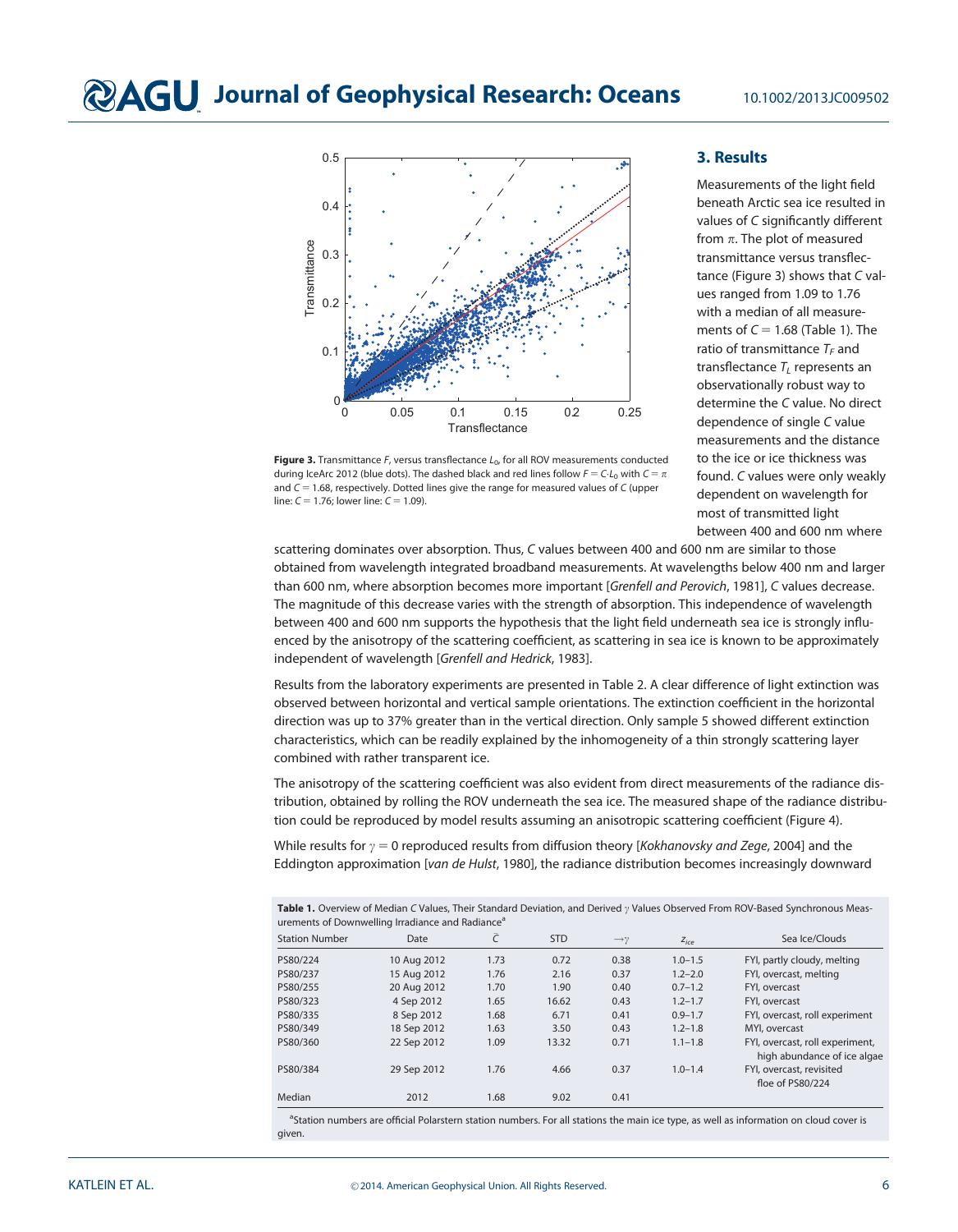| Table 2. Physical Properties of Samples From Laboratory Experiments <sup>a</sup> |          |             |                    |              |                     |      |                    |  |  |  |  |
|----------------------------------------------------------------------------------|----------|-------------|--------------------|--------------|---------------------|------|--------------------|--|--|--|--|
| Sample Number                                                                    | Station  | Date        | Density $(q/cm^3)$ | Porosity (%) | $\kappa_H/\kappa_V$ |      | Crystal Elongation |  |  |  |  |
|                                                                                  | PS80/255 | 21 Aug 2012 | 0.81               | 12.5         | 1.26                | 2.09 | 5.06               |  |  |  |  |
|                                                                                  | PS80/224 | 10 Aug 2012 | 0.75               | 18.5         | 1.38                | 1.95 | 4.89               |  |  |  |  |
|                                                                                  | PS80/323 | 5 Sep 2012  | 0.83               | 9.4          | 1.16                | 2.22 | 3.73               |  |  |  |  |
| $\overline{4}$                                                                   | PS80/335 | 8 Sep 2012  | 0.89               | 3.4          | 1.07                | 2.37 | 4.36               |  |  |  |  |
| 5 <sup>b</sup>                                                                   | PS80/349 | 19 Sep 2012 | 0.85               | 7.5          | 0.95                |      | 6.74               |  |  |  |  |
| 6                                                                                | PS80/360 | 22 Sep 2012 | 0.78               | 15.4         | 1.33                | 2.00 | 4.10               |  |  |  |  |
|                                                                                  | PS80/384 | 29 Sep 2012 | 0.90               | 2.6          | 1.10                | 2.32 | 3.70               |  |  |  |  |

<sup>a</sup>Porosity was calculated from the measured density, C values are derived from the quotient of measured extinction coefficients in the horizontal and vertical direction  $\kappa_H/\kappa_V$ , Crystal elongation gives the length to width ratio of the columnar ice crystals determined from thin section analysis.

bVertically inhomogeneous sample.

peaked for growing  $\gamma$ . To obtain an empirical equation for the radiance distribution as a function of  $\gamma$ , the modeled radiance distributions were fitted with a two-dimensional surface using the MATLAB Curve-Fitting toolbox ( $R^2$  = 0.991), resulting in

$$
f^*(\theta, \gamma) = \left(\frac{1}{3} + \frac{2}{3}\cos\theta\right)\cos\theta(1-\gamma) + \gamma \exp\left((-0.05681 \pm 0.00072)\theta\right) \tag{10}
$$

with  $f(\theta) = f^* / \cos \theta$ . This equation allows for the calculation of the radiance distribution under an optically thick ice cover for broadband quantities or between 400 and 600 nm when extinction is dominated by scattering. To obtain C values, the modeled radiance distributions were integrated numerically and the results



Figure 4. Angular distribution of radiance leaving the underside of sea ice. Results of the Monte Carlo model for the isotropic scattering coefficient  $y = 0$  (blue line) compare well with the approximation from diffusion theory (green line) and the Eddington approximation (dashed orange line). Measurements from the ROV-roll experiment on station PS80/335 on 8 Sep 2012 (crosses) are shown together with results of the model with anisotropic scattering coefficient  $\gamma$  = 0.8 (red line). Error bars indicate the azimuthal standard deviation of modeled photon counts.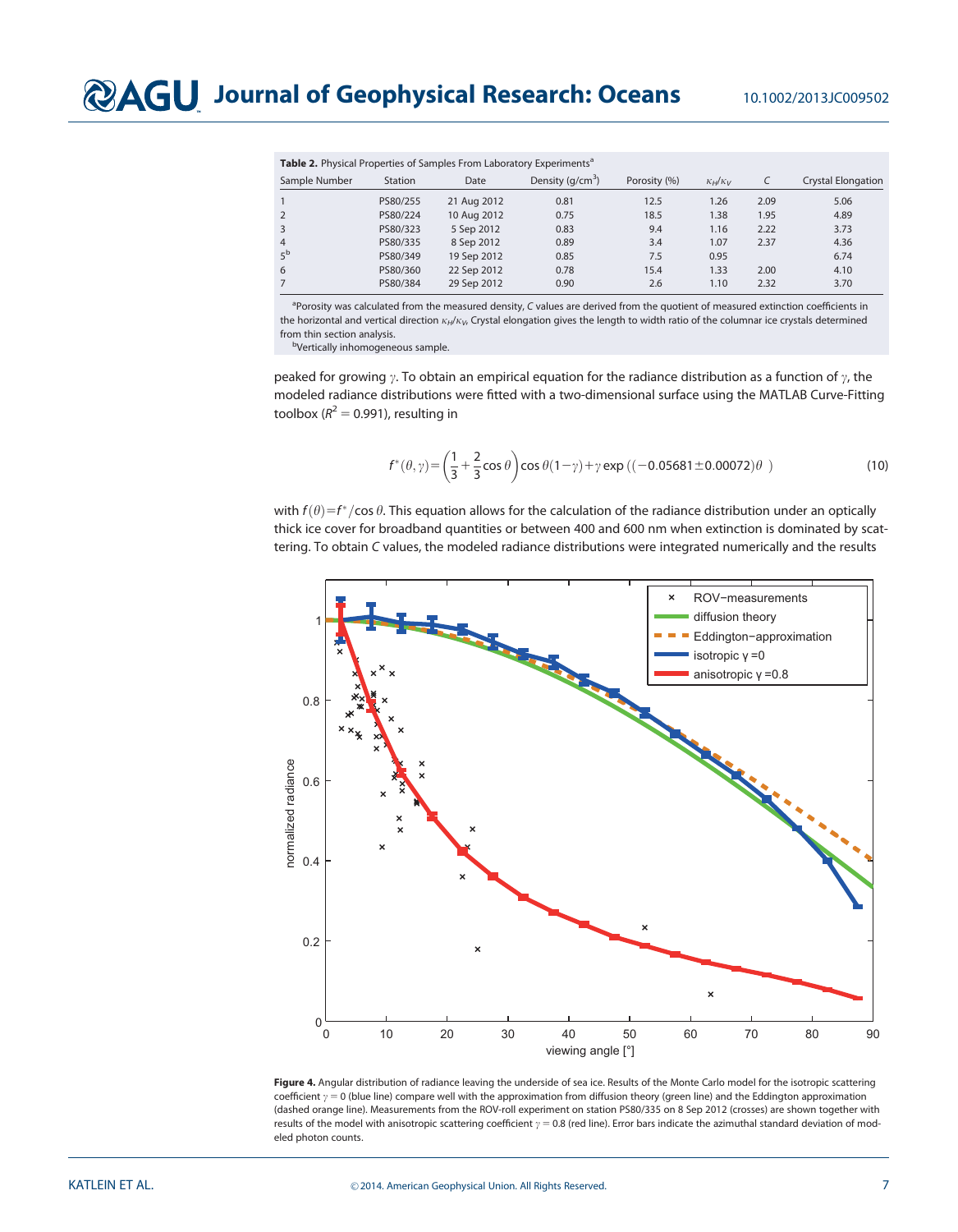## **@AGU** Journal of Geophysical Research: Oceans 10.1002/2013JC009502



Figure 5. (a) The ratio of irradiance and radiance (C value) observed underneath the sea ice as a function of the anisotropy of the scattering coefficient  $\gamma$ . Blue circles show the results of Monte Carlo simulations, while the red line depicts the suggested parameterization  $C = 2.5 - 2$ . (b) Average cosine underneath the sea ice as a function of anisotropy  $\gamma$ .

plotted against  $\gamma$  (Figure 5). Surprisingly, C values could be described by a simple linear expression  $(R^2 = 0.990)$ ,

$$
C=2.5-2\gamma.\tag{11}
$$

Equation (11) can be used to determine the C value of a radiance distribution emitted from an optically thick ice cover with the known anisotropy of the scattering coefficient  $\gamma$ . This parameterization shows that the C value does not reach  $\pi$  even for isotropic scattering. In fact,  $C = 2.5$  for isotropic media is in agreement with the theoretical C values derived from both photon diffusion theory [Kokhanovsky and Zege, 2004] and the Eddington approximation [van de Hulst, 1980] of 2.49 and 2.51, respectively.

The consequences of an anisotropic radiance distribution exiting the sea ice for the under-ice light field were explored with the two-dimensional geometric light-field model. Figure 6 shows the irradiance field calculated for a 450 m long profile of pond cover obtained from an aerial picture of the ice station PS80/224 on 9 August 2012. The relative differences in downwelling irradiance between  $\gamma = 0$  and  $\gamma = 0.6$  are in the range of 10% and would thus be accessible to measurements as measurement uncertainties are smaller



Figure 6. (a) Irradiance field calculated for a 450 m long horizontal profile of pond coverage taken from an aerial picture of ice station PS80/224. Transmittances for ponds and bare ice were 0.22 and 0.04, respectively. (b) Same irradiance field but calculated for anisotropic scattering coefficient in sea ice with  $\gamma = 0.6$ . (c) Difference between the irradiance fields resulting from anisotropic and isotropic scattering coefficient of the sea ice.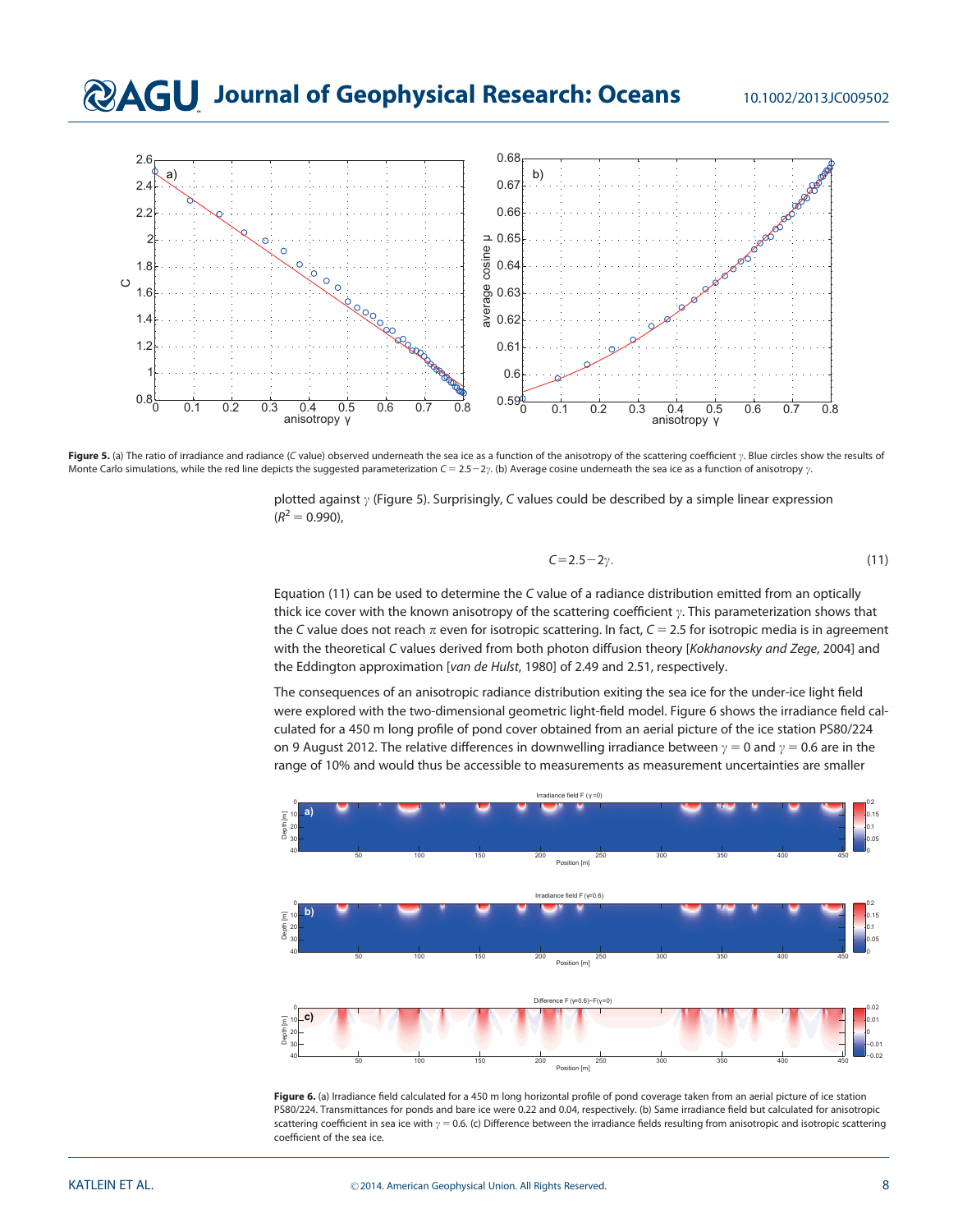## **QAGU** Journal of Geophysical Research: Oceans 10.1002/2013JC009502



Figure 7. (a) Depth-dependent irradiance variation  $\beta$  for different anisotropies ( $\gamma = 0$  solid line,  $\gamma = 0.3$  dashed line,  $\gamma = 0.6$  dotted line), a regular ice cover with pond coverages of 30% (blue) and 40% (red) and a pond size of 7.5 m. Irradiance variation at depth in dependence of pond coverage for a pond size of 7.5 m, (b)  $\gamma$  = 0 and (c)  $\gamma$  = 0.6, respectively.

[Nicolaus and Katlein, 2013; Nicolaus et al., 2010a]. Irradiance levels under melt ponds are generally higher for large  $\gamma$ . This effect is especially pronounced close to the surface up to a depth of approximately 10 m, where the differences are greatest.

Under-ice measurements of radiation under heterogeneous sea-ice covers are highly dependent on the distance between sensors and the ice underside. While radiance sensors provide good spatial resolution even when operated at depth, the ability to detect spatial variability decreases drastically with depth for irradiance sensors. The detectable variability is dependent on pond size, pond fraction, extinction in the water column, and the light-field geometry represented by C. We quantified the relative range of variability at a depth z by

$$
\beta^*(z) = \frac{\max\left(F(z)\right) - \min\left(F(z)\right)}{\max\left(F(z)\right)}.
$$
\n(12)

For general comparison, this quantity was scaled with the variability at the sea-ice bottom,

$$
\beta(z) = \frac{\beta^*(z)}{\beta^*(z=0)}.
$$
\n(13)

Figure 7a shows examples of how the irradiance variability is propagated into the water column for a pond size of 7.5 m and pond fractions of 0.3 and 0.4. While at 20 m depth, 26.9% (10.3%) of the surface variability can be detected assuming  $\gamma$  = 0, up to 47.0% (29.1%) is detectable if  $\gamma$  = 0.6 and the pond coverage is 30% (40%). Higher values of  $\gamma$  lead to a deeper propagation of the variability through the water column. It is necessary to assess the variability observable from a certain depth to plan ROV and AUV campaigns. While 90% of the variability can be observed within a distance of 4 m to the ice bottom for all modeled cases with pond sizes bigger than 7.5 m, the spatial variability of ice optical properties can be assessed at depths in excess of 10 m only for ponds larger than 15 m. Large ponds, small pond coverage, and high values of  $\gamma$ generally lead to a better detectability of surface variations at depth. Small ponds, large pond coverage and low values of  $\gamma$  decrease the ability of irradiance sensors to detect surface variability at depth.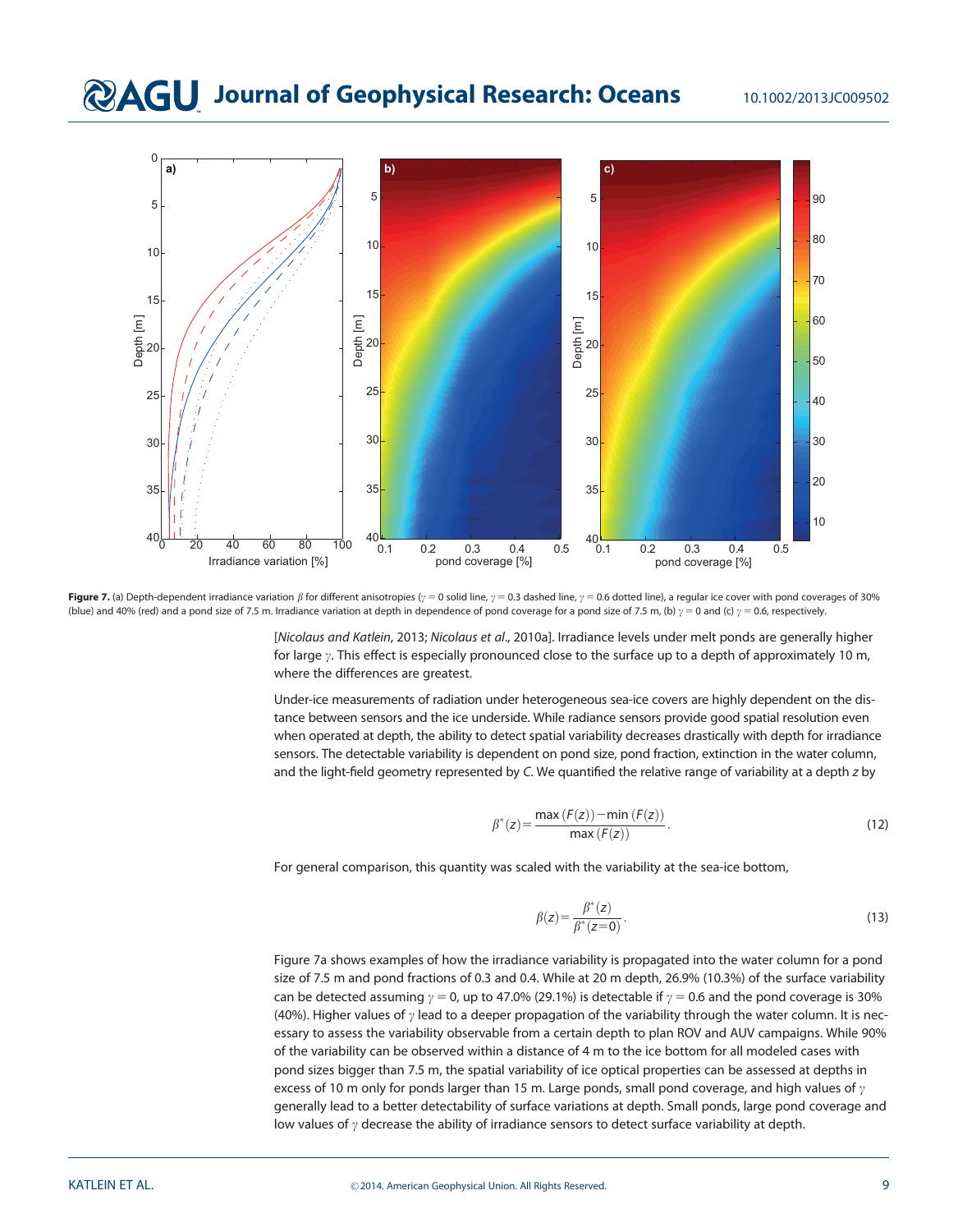### 4. Discussion

### 4.1. Anisotropy of the Light Field

Due to the absence of significant scattering in the underlying water, the radiance distribution underneath sea ice is not isotropic. This is predicted by the theory of radiative transfer [Kokhanovsky and Zege, 2004; van de Hulst, 1980]. Our results clearly confirm that the radiance distribution underneath sea ice is not isotropic. The error introduced by the isotropic assumption is not negligible even if the scattering coefficient of the ice is isotropic ( $\gamma$  = 0) and can be easily determined using the C value. When converting radiance to planar irradiance, the assumption of an isotropic radiance field overestimates planar irradiance by a factor  $\pi/C$ . For  $\gamma = 0$ , this is already an overestimation of 25%. For realistic sea-ice cases with  $\gamma = 0.3$  (0.6) planar irradiance is overestimated by 65% (142%). This error is even bigger for scalar irradiance. For  $\gamma = 0$ , scalar irradiance is overestimated by 49%, while the overestimate is 103% (213%) for  $\gamma = 0.3$  (0.6). Thus, the assumption of an isotropic radiance field should not be used to estimate irradiance from radiance. Instead, a C value  $\leq$ 2.5 should be used. Both our modeled C = 1.3 for  $\gamma$  = 0.6 as well as our measured C=1.68 (1.09 ... 1.76) values are similar to the C value of 1.78 that we reconstructed from the radiance distribution measurements of Trodahl et al. [1989].

### 4.2. Influence of an Heterogeneous Sea-Ice Cover

Of importance for the light field beneath sea ice is the influence of structural inhomogeneity on the C value. Under small areas with high light transmittance, such as melt ponds or cracks in the ice, the radiance distribution is strongly downward-peaked resulting in a lower C value. Under dark patches such as pressure ridges, more light is received from the sides than from above, increasing the C value. Thus, the C value measured from the ratio of irradiance to radiance is only related to the anisotropy parameter of the ice under an ice cover which is sufficiently homogenous or when looking at the median of observations with large spatial extent. This geometric effect is the cause for the scatter in Figure 3, where datapoints with  $C > \pi$  are related to measurements under bright patches

### 4.3. Estimating C

Our results show that the C value has significant implications for the interpretation of under-ice radiation measurements. Nevertheless, it is challenging to estimate C from the observations of ice properties. The horizontal extinction of light was found to be increasing with bulk salinity [Zhao et al., 2010] which is an indicator of brine volume. Trodahl et al. [1989] observed that the anisotropy of the scattering coefficient is dependent on salinity and brine volume, identifying brine channels as the main source of the anisotropy. In our case of melting summer sea ice, brine volume can be approximated by the air volume of the samples as almost all pores are filled with air after sampling. We found a clear dependence of  $\gamma$  on porosity ( $R^2$  = 0.956) in our laboratory experiments,

$$
\gamma(\Phi) = 2.43 - 0.026 \Phi,
$$
\n(14)

indicating that sea ice exhibits a stronger anisotropy of the scattering coefficient with increasing air volume. While the small number of samples did not allow us to investigate the dependence of  $\gamma$  on the columnar texture in depth, we found that the anisotropy tends to increase with the length to width ratio of ice crystals determined by the analysis of vertical thin sections ( $R^2 = 0.29$ ).

In addition to microstructural properties, the C value is expected to depend on ice optical thickness and on the presence of absorbing material. The radiance distribution under sea ice is affected by absorption from ice algae [Petrich et al., 2012a; Trodahl et al., 1989]. This could explain the low C value of  $C = 1.09$  at station PS80/360, where high abundances of ice algae in and below the ice were observed with the ROV cameras. Numerical analyses presented are valid for optically thick ice only. In optically thin ice, the transmitted radiance distribution depends on the incident light field. Thus, the presented results cannot be directly applied to estimate the radiance distribution under thin ice (e.g., nilas) and thus differ from the results of Schoonmaker et al. [1989] as well as Voss et al. [1992].

### 4.4. Multiple Scattering

Trodahl et al. [1989] introduced the concept of the anisotropic scattering coefficient in sea ice as a necessity to describe their experimental results. The field measurements of Pegau and Zaneveld [2000] could neither prove nor disprove the concept. In the classical works on scattering in sea ice, small samples of only 1–2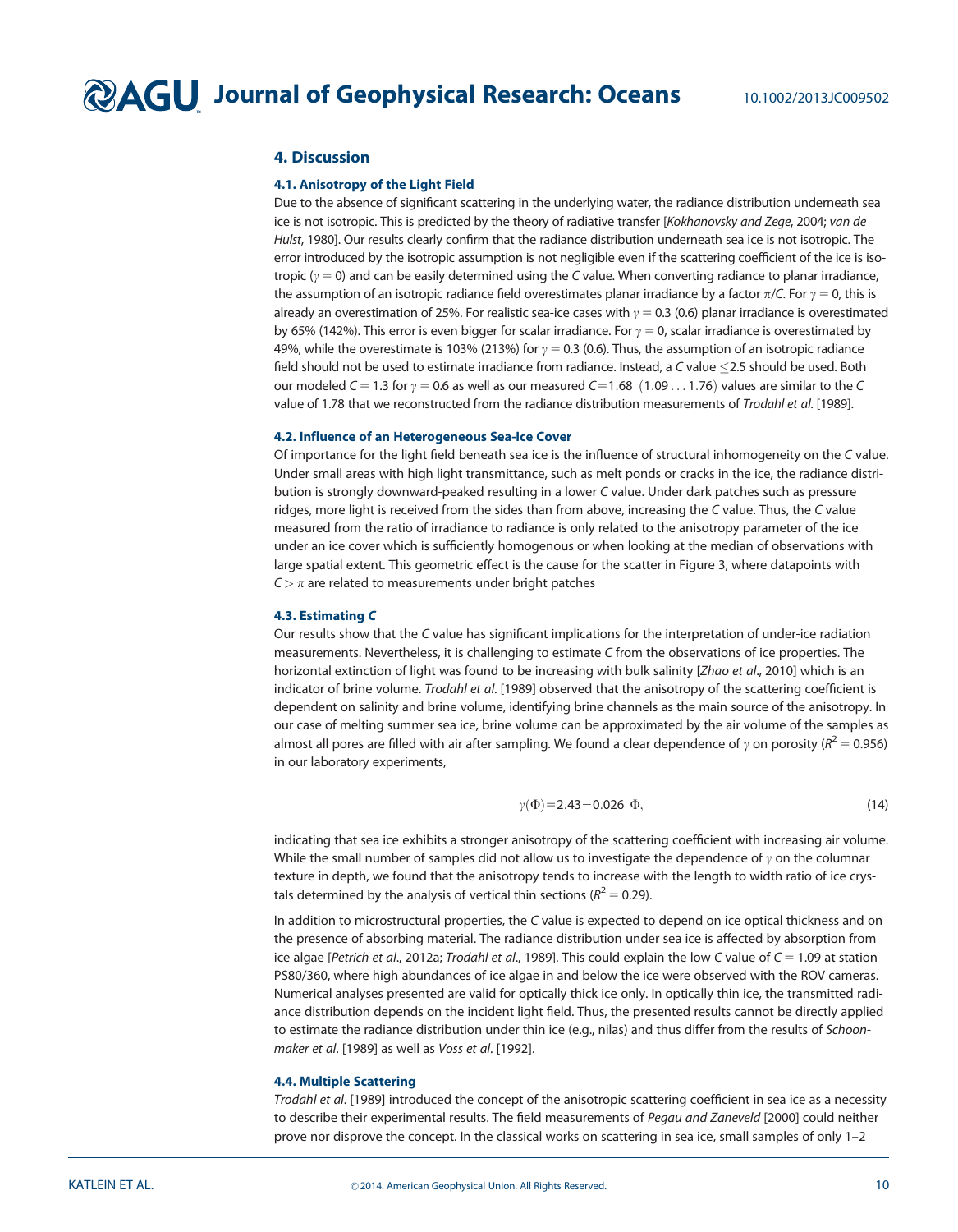cm<sup>3</sup> were used [Grenfell and Hedrick, 1983; Miller et al., 1997]. A slight dependence of scattering on sample orientation had been found but was considered insignificant. Our samples were significantly bigger, rendering anisotropic extinction more obvious.

We suggest that the anisotropy of the scattering coefficient originates from a nonrandom but ordered distribution of scatterers along brine inclusion planes and scattering at brine channel walls. Thus, the anisotropy should be more pronounced in columnar ice, while the less ordered texture of granular ice should lead to a weak or even no anisotropy of the scattering coefficient. As the spacing of brine inclusion planes and the size of brine channel systems is on the mm to cm scale [Timco and Weeks, 2010], the anisotropy of the scattering coefficient becomes observable only for larger samples when multiple scattering is present. As a result, this anisotropy is not dependent on the phase function of a single scattering event. The systematic configuration of brine inclusions causing anisotropy of the scattering coefficient also causes anisotropy of other physical properties of columnar sea ice such as tensile strength [Timco and Weeks, 2010] and electrical resistivity [Jones et al., 2012].

We conclude from our results that the anisotropic nature of scattering is important for radiative transfer in sea ice and that not all apparent optical properties can be simulated correctly if anisotropy of the scattering coefficient is neglected. In addition, anisotropic light fields have to be taken into account in the simulation of horizontally inhomogeneous ice covers and the angular radiance distribution.

### 4.5. Brine Drainage

The laboratory measurements have been affected by an almost complete loss of brine. This problem applies to all sea ice sampling in summer, when large brine channels cause an immediate loss of pore water during the extraction of ice cores. We expect our drained samples to show higher scattering and extinction than expected for submerged ice samples because the contrast in refractive index is higher for air in ice than for brine in ice. Nevertheless, we do not expect a significant effect on the measured anisotropy of the scattering coefficient, as the geometry of scattering interfaces like brine channel walls are not influenced by this drainage. While the phase function of single scattering events and the magnitude of the scattering coefficients depend on the refractive index, the anisotropy of the scattering coefficient should be independent of the refractive index as it is determined by the configuration of scatterers.

### 4.6. Field Measurements of the Radiance Distribution

It is difficult to directly relate laboratory measurements to large-scale ROV measurements as the sea ice texture varies considerably within one ice station. Direct measurements of the angular radiance distribution obtained from rolling the ROV underneath the ice (as shown in Figure 4) can only be interpreted qualitatively, as this is a demanding operation for the ROV pilot due to considerable under-ice currents and thus data quality is low. The measurements are influenced by various factors such as horizontal displacements, rotation of the ROV, inaccurate inclination readings and variations in the not perfectly homogenous ice cover. These and other uncertainties are also discussed in Nicolaus and Katlein [2013]. The determination of C values from the irradiance to radiance ratio is dependent on the angular sensitivity of the radiance sensor. As a radiance sensor collects light from a finite solid angle, but radiance is mathematically defined for an infinitely small solid angle, the radiance distribution cannot be sampled correctly, when it varies significantly within the field of view of the radiance sensor. For the downward-peaked radiance distributions underneath sea ice this can result in an overestimation of the C value. This bias can be estimated for a radiance distribution given by equation (10): For  $\gamma$  = 0.6, the radiance distribution varies up to 10% within the sensor footprint of  $6^\circ$ . This can still be regarded as narrow enough, as the absolute calibration uncertainty of the used spectral radiometers is within the order of 5–10% [Nicolaus et al., 2010a]. C values obtained with radiance sensors of a much larger field of view will be significantly skewed toward higher values.

Our simulations were consistent with measurement procedures as radiance distributions were obtained by binning photons exiting the underside of the ice in bins of  $5^\circ$ .

### 4.7. Scalar Irradiance

Knowledge about the radiance distribution is not only necessary to convert radiance to planar irradiance to determine energy fluxes but also necessary for the conversion of planar irradiance data into scalar irradiance relevant for photosynthesis. For the conversion between planar and scalar irradiance measurements, the influence of anisotropic radiance distributions can be described by the mean cosine  $\bar{\mu}_d$  of the downwelling light field [Maffione and Jaffe, 1995],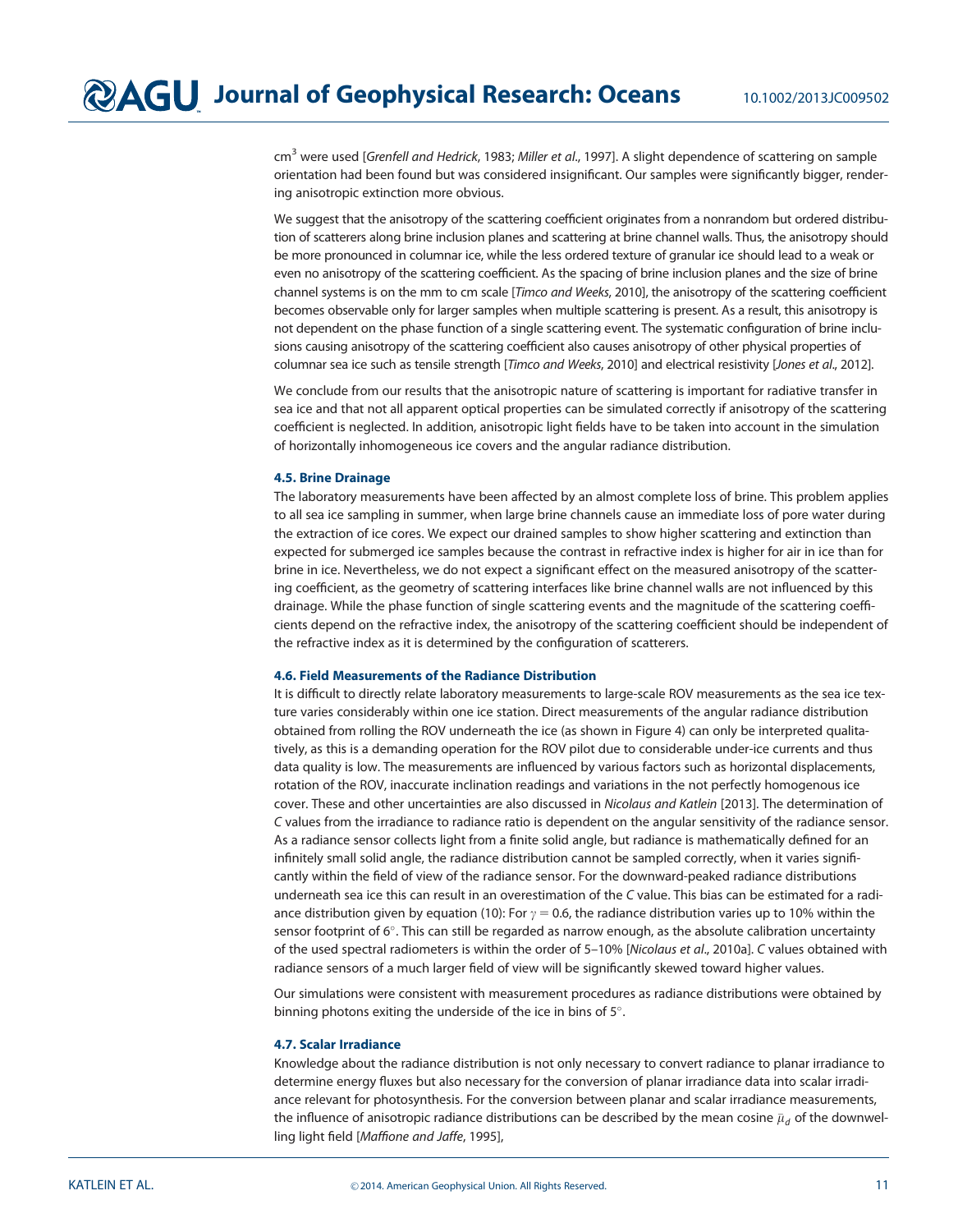$$
\bar{\mu}_d = \frac{F}{F_{2\pi}} = \frac{\int_{\phi=0}^{2\pi} \int_{\theta=0}^{\pi/2} L(\theta, \phi) \cos \theta \sin \theta \, d\theta d\phi}{\int_{\phi=0}^{2\pi} \int_{\theta=0}^{\pi/2} L(\theta, \phi) \sin \theta \, d\theta d\phi}
$$
(15)

From the results of our Monte Carlo simulations, we found for the light field right beneath sea ice  $\bar{\mu}_d=0.59$ and  $\bar{\mu}_d$  = 0.65 for  $\gamma$  = 0 and  $\gamma$  = 0.6, respectively. The dependence of  $\bar{\mu}_d(\gamma)$  is shown in Figure 5b and could be fitted with the polynomial approximation ( $R^2 = 0.998$ )

$$
\bar{\mu}_d(\gamma) = 0.5936 + 0.0433 \gamma + 0.0757 \gamma^2. \tag{16}
$$

The mean cosine of the downwelling light field in sea ice has not been studied in depth. Ehn and Mundy [2013] use  $\bar{\mu}_d$  = 0.7 based on observations and modeling [Ehn et al., 2008b], while Arrigo et al. [1991] used  $\bar{\mu}_d$ =0.656. These numbers agree well with the results of our modeled radiance distributions for sea ice with anisotropic scattering coefficient  $\gamma > 0.6$ .

Combining equations (4) and (16) one can derive the following relation between radiance and spherical irradiance,

$$
F_{2\pi} = \frac{F}{\bar{\mu}_d} = \frac{C \cdot L_0}{\bar{\mu}_d}.
$$
\n(17)

Both, C and  $\bar{\mu}_d$  are scalars describing the radiance distribution as a function of the microstructural parameter  $\gamma$ .

### 4.8. Implications for Field Measurements

The consequences of the downward-peaked radiance distribution on the conversion of radiance measurements to irradiance discussed above are important for future radiation measurements under sea ice. To obtain high-spatial coverage, light measurements will more often be conducted from submersible sensor platforms such as ROVs or AUVs. Due to the collision hazard with under-ice topography, large platforms will have to operate at a certain minimum distance beneath the ice. When using irradiance sensors this distance will lead to a strong areal averaging of light levels and a loss of spatial resolution. However, the spatial variability is important for the small-scale assessment of the energy and mass balance of the ice cover and determination of the light available to ice associated biota for primary production. Hence, missions focusing on the spatial variability of light conditions will need to use radiance sensors to observe the spatial variability of light conditions from depths >10 m. These data can then be transferred into under-ice irradiance readings with conversion methods based on the C value presented above.

Frey et al. [2011] described irradiance maxima under bare ice adjacent to ponds, caused by the large area influencing an irradiance measurement underneath the ice. They reproduced their measurements using a geometric light-field model similar to ours but modeled maximum positions were up to 2 m shallower than the measured position of the irradiance maximum. This discrepancy could be at least partly explained by their assumption of an isotropic light field.

### 4.9. Future Work

For a better understanding of radiative transfer processes in sea ice and light availability underneath sea ice further investigations of the radiance distribution in and underneath sea ice are necessary. The combination of Monte Carlo models [Petrich et al., 2012a; Trodahl et al., 1987] with three-dimensional measurements of sea-ice microstructure by X-ray microtomographs [Golden et al., 2007; Kaempfer et al., 2007] could reveal more details about microscopic scattering properties. Radiance cameras [Antoine et al., 2012] deployed underneath sea ice would be able to provide a more detailed measurement of the under-ice light field.

### 5. Conclusions

From the synopsis of our field and lab experiments and modeling results, we conclude that the radiance distribution underneath sea ice is not isotropic. In fact the radiance distribution is even more downward directed than predicted by isotropic radiative transfer theory, because scattering in sea ice is anisotropic.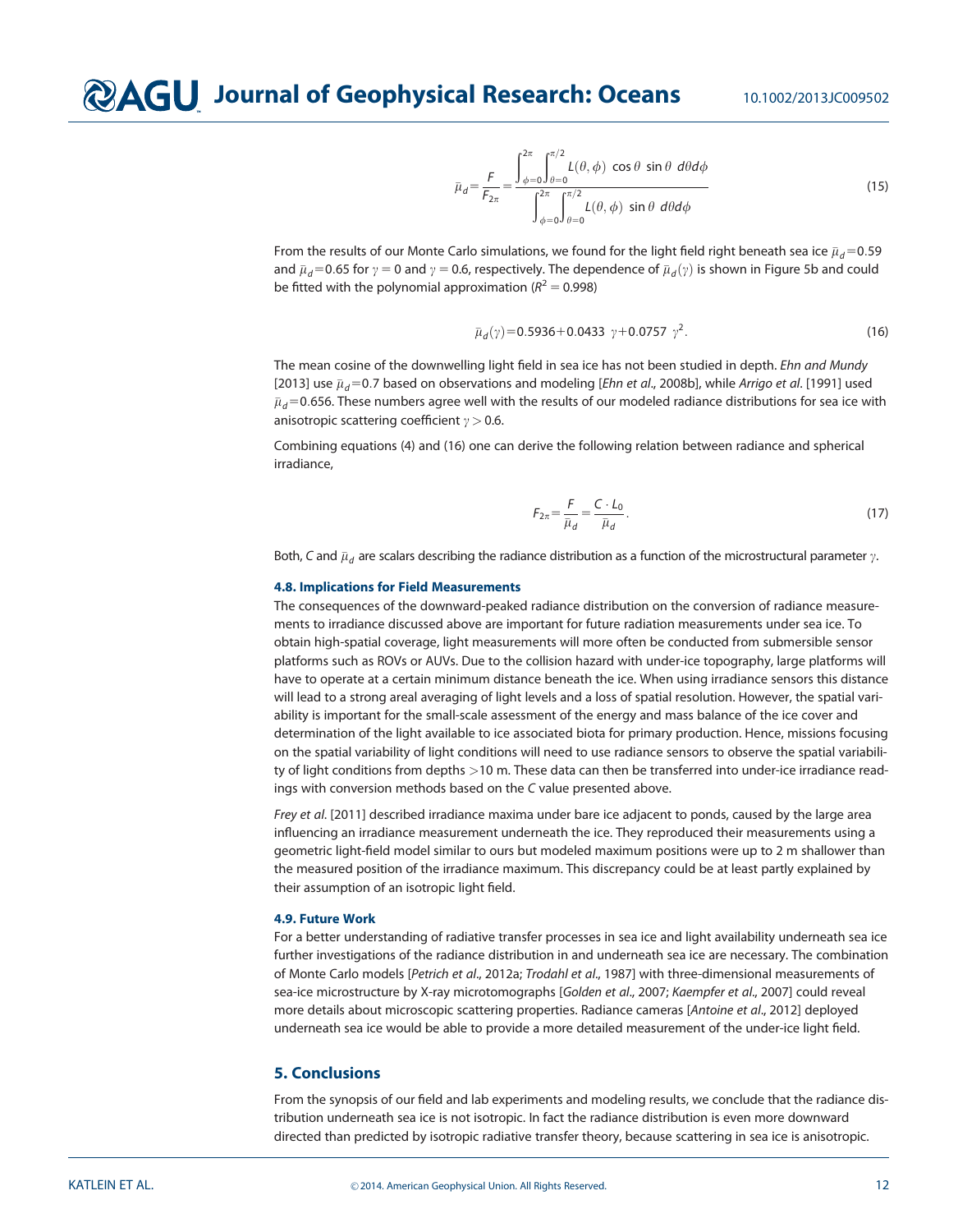These results show that the commonly used assumption of an isotropic under-ice light-field leads to significant errors in the conversion between radiance and irradiance measurements. We introduced the C value as a practical measure of light-field geometry. Theoretical and numerical considerations show that  $C < 2.5$ should be used rather than  $C = \pi$  in the absence of further information about anisotropic scattering of sea ice, if scattering properties of the sea ice are known and there is no significant contribution of absorption, C can be estimated from either equations (11) and (14) or microstructural analysis. While one would expect a C value close to 2.5 for granular ice, smaller values between 1.3 and 2.3 can be assumed for columnar ice. For cold and highly columnar winter-sea ice even lower values could occur. Our geometric light-field model shows that a conversion of radiance to irradiance data will become necessary for light measurements conducted more than 4 m away from the ice underside if the spatial variability is of interest. As a consequence, ROV-based measurements of the variability of under-ice irradiance should be conducted within 4 m distance of the ice underside. To be able to measure the spatial variability of light underneath the sea ice, future AUV and submarine missions will have to use radiance sensors and the suggested conversions in addition to the simultaneous use of irradiance sensors for the quantification of shortwave energy fluxes at depth. Knowledge of the angular radiance distribution also enables for a correct conversion of measurements of planar irradiance to scalar irradiance determining the light available for photosynthetic activity.

### **References**

Antoine, D., et al. (2012), Underwater radiance distributions measured with miniaturized multispectral radiance cameras, J. Atmos. Oceanic Technol., 30(1), 74–95, doi[:10.1175/JTECH-D-11-00215.1](info:doi/10.1175/JTECH-D-11-00215.1).

Arrigo, K. R., C. W. Sullivan, and J. N. Kremer (1991), A biooptical model of Antarctic sea ice, J. Geophys. Res., 96(C6), 10,581–10,592, doi: [10.1029/91JC00455](info:doi/10.1029/91JC00455).

Bélanger, S., S. A. Cizmeli, J. Ehn, A. Matsuoka, D. Doxaran, S. Hooker, and M. Babin (2013), Light absorption and partitioning in Arctic Ocean surface waters: Impact of multiyear ice melting, Biogeosciences, 10(10), 6433–6452, doi:[10.5194/bg-10-6433-2013.](info:doi/10.5194/bg-10-6433-2013)

Cox, G. F. N., and W. F. Weeks (1983), Equations for determining the gas and brine volumes in sea-ice samples, J. Glaciol., 29(102), 306–316. Ehn, J. K., and C. J. Mundy (2013), Assessment of light absorption within highly scattering bottom sea ice from under-ice light measure-

ments: Implications for Arctic ice algae primary production, Limnol. Oceanogr. Methods, 58(3), 893–902, doi:[10.4319/lo.2013.58.3.0893](info:doi/10.4319/lo.2013.58.3.0893). Ehn, J. K., C. J. Mundy, and D. G. Barber (2008a), Bio-optical and structural properties inferred from irradiance measurements within the bottommost layers in an Arctic landfast sea ice cover, J. Geophys. Res., 113, C03S03, doi[:10.1029/2007JC004194](info:doi/10.1029/2007JC004194).

Ehn, J. K., T. N. Papakyriakou, and D. G. Barber (2008b), Inference of optical properties from radiation profiles within melting landfast sea ice, J. Geophys. Res., 113, C09024, doi:[10.1029/2007JC004656](info:doi/10.1029/2007JC004656).

Ehn, J. K., C. J. Mundy, D. G. Barber, H. Hop, A. Rossnagel, and J. Stewart (2011), Impact of horizontal spreading on light propagation in melt pond covered seasonal sea ice in the Canadian Arctic, J. Geophys. Res., 116, C00G02, doi:[10.1029/2010JC006908](info:doi/10.1029/2010JC006908).

Eicken, H., H. R. Krouse, D. Kadko, and D. K. Perovich (2002), Tracer studies of pathways and rates of meltwater transport through Arctic summer sea ice, J. Geophys. Res., 107(C10), 8046, doi:[10.1029/2000JC000583](info:doi/10.1029/2000JC000583).

Frey, K. E., D. K. Perovich, and B. Light (2011), The spatial distribution of solar radiation under a melting Arctic sea ice cover, Geophys. Res. Lett., 38, L22501, doi:[10.1029/2011GL049421](info:doi/10.1029/2011GL049421).

Golden, K. M., H. Eicken, A. L. Heaton, J. Miner, D. J. Pringle, and J. Zhu (2007), Thermal evolution of permeability and microstructure in sea ice, Geophys. Res. Lett., 34, L16501, doi:[10.1029/2007GL030447.](info:doi/10.1029/2007GL030447)

Grenfell, T. C. (1977), The optical properties of ice and snow in the arctic basin, J. Glaciol., 18(80), 445-463.

Grenfell, T. C., and D. Hedrick (1983), Scattering of visible and near infrared radiation by NaCl ice and glacier ice, Cold Reg. Sci. Technol., 8(2), 119–127, doi[:10.1016/0165-232x\(83\)90003-4](info:doi/10.1016/0165-232x(83)90003-4).

Grenfell, T. C., and D. K. Perovich (1981), Radiation absorption coefficients of polycrystalline ice from 400–1400 nm, J. Geophys. Res., 86(NC8), 7447–7450, doi[:10.1029/JC086iC08p07447.](info:doi/10.1029/JC086iC08p07447)

Haas, C., A. Pfaffling, S. Hendricks, L. Rabenstein, J.-L. Etienne, and I. Rigor (2008), Reduced ice thickness in Arctic Transpolar Drift favors rapid ice retreat, Geophys. Res. Lett., 35, L17501, doi:[10.1029/2008GL034457.](info:doi/10.1029/2008GL034457)

Haines, E. M., R. G. Buckley, and H. J. Trodahl (1997), Determination of the depth dependent scattering coefficient in sea ice, J. Geophys. Res., 102(C1), 1141–1151, doi[:10.1029/96JC02861](info:doi/10.1029/96JC02861).

Hamre, B., J. G. Winther, S. Gerland, J. J. Stamnes, and K. Stamnes (2004), Modeled and measured optical transmittance of snow-covered first-year sea ice in Kongsfjorden, Svalbard, J. Geophys. Res., 109, C10006, doi[:10.1029/2003JC001926.](info:doi/10.1029/2003JC001926)

Jaffé, A. (1960), Über Strahlungseigenschaften des Gletschereises, Arch. Meteorol. Geophys. Biokl. B., 10(3), 376-395, doi[:10.1007/](info:doi/10.1007/BF02243201) [BF02243201](info:doi/10.1007/BF02243201).

Jones, K. A., M. Ingham, and H. Eicken (2012), Modeling the anisotropic brine microstructure in first-year Arctic sea ice, J. Geophys. Res., 117, C02005, doi[:10.1029/2011JC007607.](info:doi/10.1029/2011JC007607)

Kaempfer, T. U., M. A. Hopkins, and D. K. Perovich (2007), A three-dimensional microstructure-based photon-tracking model of radiative transfer in snow, J. Geophys. Res., 112, D24113, doi[:10.1029/2006JD008239](info:doi/10.1029/2006JD008239).

Kokhanovsky, A. A., and E. P. Zege (2004), Scattering optics of snow, Appl. Opt., 43(7), 1589–1602, doi:[10.1364/AO.43.001589.](info:doi/10.1364/AO.43.001589) Krembs, C., H. Eicken, and J. W. Deming (2011), Exopolymer alteration of physical properties of sea ice and implications for ice habitability

and biogeochemistry in a warmer Arctic, Proc. Natl. Acad. Sci. U. S. A., 108(9), 3653–3658, doi:[10.1073/pnas.1100701108.](info:doi/10.1073/pnas.1100701108)

Leu, E., J. Wiktor, J. E. Soreide, J. Berge, and S. Falk-Petersen (2010), Increased irradiance reduces food quality of sea ice algae, Mar. Ecol. Prog. Ser., 411, 49–60, doi:[10.3354/meps08647.](info:doi/10.3354/meps08647)

Light, B., G. A. Maykut, and T. C. Grenfell (2003), A two-dimensional Monte Carlo model of radiative transfer in sea ice, J. Geophys. Res., 108(C7), 3219, doi[:10.1029/2002JC001513.](info:doi/10.1029/2002JC001513)

Light, B., T. C. Grenfell, and D. K. Perovich (2008), Transmission and absorption of solar radiation by Arctic sea ice during the melt season, J. Geophys. Res., 113, C03023, doi:[10.1029/2006JC003977](info:doi/10.1029/2006JC003977).

#### Acknowledgments

We acknowledge the support of the captain, the crew, and the scientific cruise leader Antje Boetius of the RV Polarstern cruise ARK-XXVII/3, facilitating the ROV measurements. Martin Schiller, Larysa Istomina, and Scott Sörensen contributed significantly to the success of the field measurements as part of the group. We thank two anonymous reviewers for their constructive comments improving the manuscript. This study was funded through the Alfred-Wegener-Institut Helmholtz-Zentrum für Polar- und Meeresforschung. C.P. acknowledges support of the Research Council of Norway, project 195153 (ColdTech).